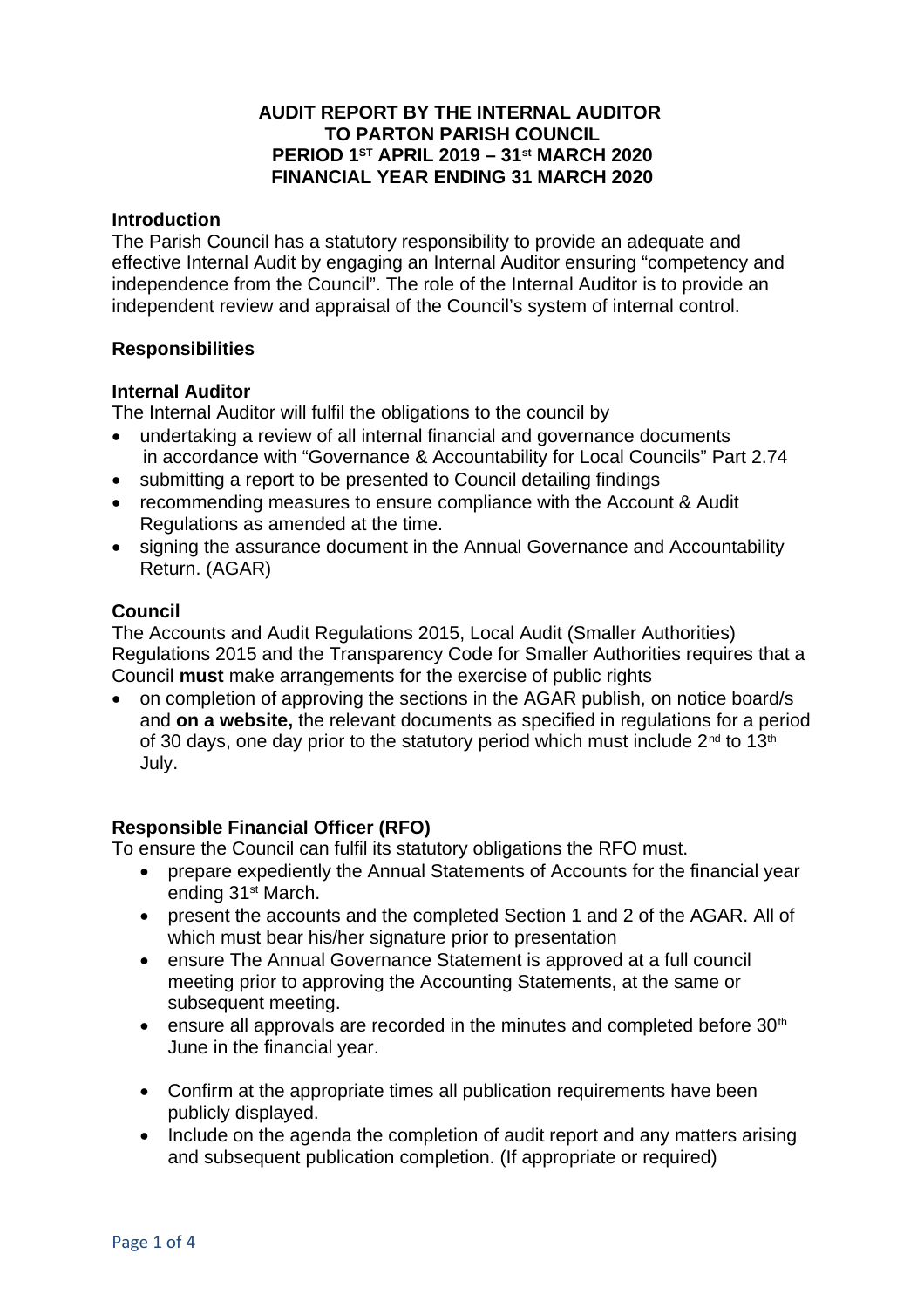The Local Audit and Accountability Act 2014 and The Accounts and Audit (England) Regulations 2015 requires a Council, having signed the Certificate of Exception, to publish the requisite documents on a website prior to 2nd July in the relevant year.

I confirm I have, on the 17<sup>th</sup> August undertaken an internal audit for the period 1<sup>st</sup> April – 2019 - 31<sup>st</sup> March 2020 in accordance with the Account and Audit Regulations (England) 2015 and incorporating any new requirements as outlined in "Governance and Accountability for Local Councils" A Practitioners' Guide (England) March 2019

To comply with Government guidance and social distancing regulations during the Covid 19 pandemic the Audit was conducted by examining documents sent by e-mail by the Clerk, information displayed on the Council website – and the Clerk providing additional information, for clarification, in response to queries.

# **1. Proper Bookkeeping**

The Council operates Receipts and Payments accounts as required by the Regulations. The core accounts record receipts and payments under specific budget headings allowing immediate identification of spending in each budget sector. All data is backed up to an external hard drive.

# **2. Financial Regulations, Standing Orders,**

The NALC model documents were used to draft Financial Regulations. Standing Orders have been tailored to the requirements of the Council. The documents were received, approved and adopted at the following meetings Standing Orders - 13<sup>th</sup> November 2019 Financial Regulations  $-9<sup>th</sup>$  October 2019

## **3. Invoice procedure**

There is a clear audit trail from the financial records, supported by invoices and all payments are authorised and duly recorded in the minutes. A random check was made of all payments to date above £1000. Confirmation was given that good practice exists to ensure that expenditure is monitored to ensure all are competitively purchased and the Council adheres to the principle of Best Value.

# **4. VAT**

VAT has been identified on purchases for the period  $1<sup>st</sup>$  April 2019 – 31 $<sup>st</sup>$  March 2020</sup> -£591.44 which is verified by the core accounts.

## **5. Sct 137 Payments**

The RFO has identified and recorded in the accounts Sct 137 payments amounting to £1065.00

## **6. Risk Management**

It has not possible to verify the existence of a current Risk Assessment Document. However evidence of the Council addressing risks exists within the Council minutes. This can be explained by a change of Clerk during the current financial year and the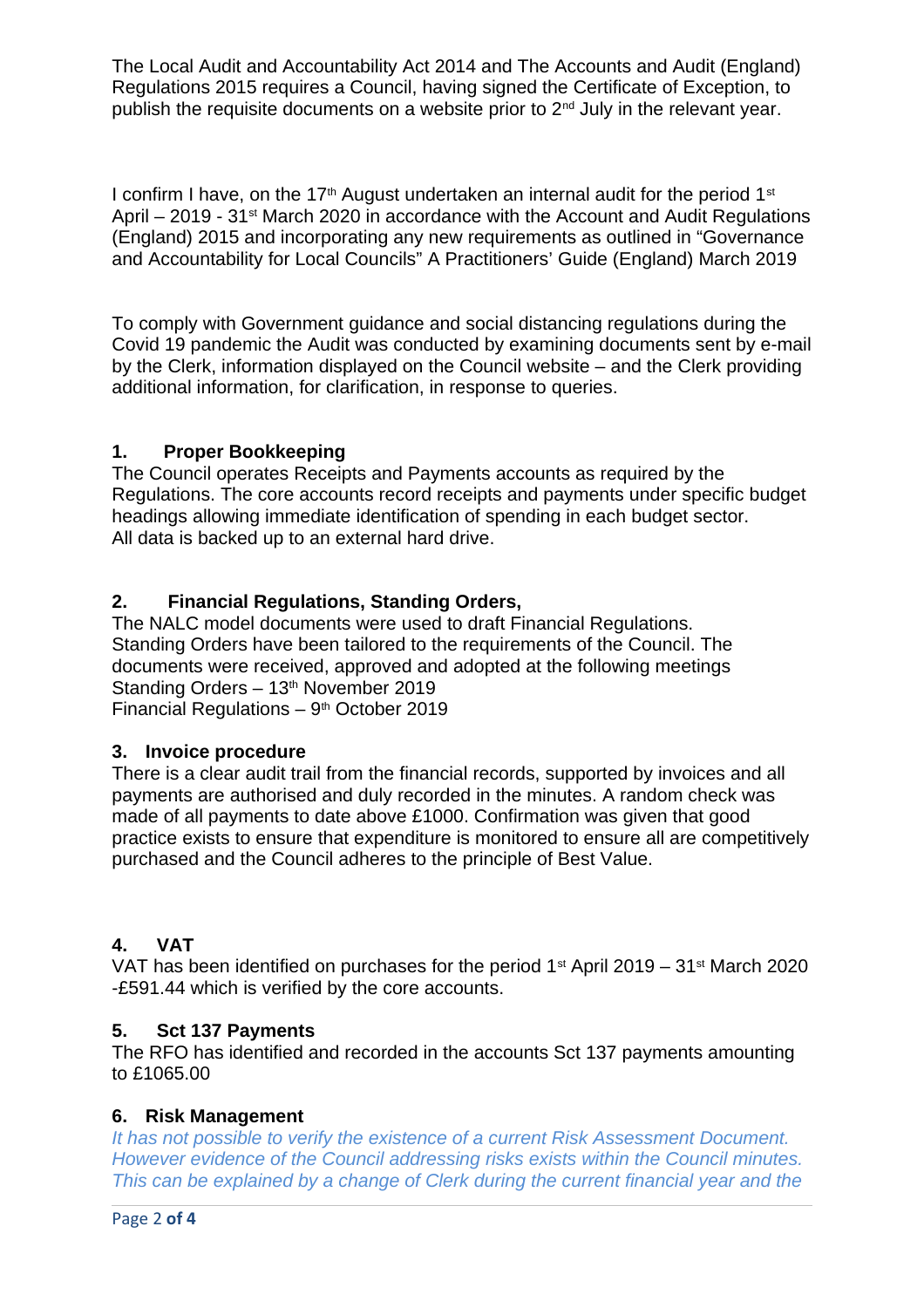inability to locate various documents.

The Clerk is aware of the annual requirement to review the risks to which the Council might be exposed and to take appropriate action to minimise those risks. Draft documents will be produced and submitted to Council for review and adoption during the 2020/21 financial year.

## **7.Minutes/Internal Financial Controls**

The Minutes clearly documents the activities of the Council and there is no evidence of unusual financial activity. The minutes are numbered and verified as a true record by the signature of the chairman, with date, on the final page.

## **8. Register of Interest**

Members have duly completed the Register of Interests and fulfilled their obligation to keep it updated.

## **9. Budget Control**

A correct budget process is now in place and the budget is regularly monitored. Forecasting over-budget spending identifies variances, which are addressed by virements or transfers from cash reserves.

## **10. Cash Balances**

It is the role of the Internal Auditor to express an opinion on the adequacy of retained cash balances. Audit guidance advises a level of three to six months expected expenditure.

The cash balances at the bank of £8889.37 are considered adequate to fulfil the budgeted obligations of the Council.

## **11. Income Controls**

All income is recorded and promptly deposited at the bank.

## **12. Petty Cash/Clerk's Expenses**

The Council does not operate a Petty Cash Account.

All spending under Clerk's Expenses is notified to and approved by Council Sums drawn are allocated to the appropriate budget head and VAT identified and claimed if appropriate.

## **13. Payroll Controls**

All PAYE/NIC records are up to date and submissions to HMRC are made in real time online.

#### **14. Asset Control**

The Asset register records all acquisitions and disposals throughout the year (if appropriate).

### **15. Bank Reconciliation**

Bank Reconciliations are to be carried out on receipt of bank statements and to accurately portray the financial position of the Council. The signature of a member